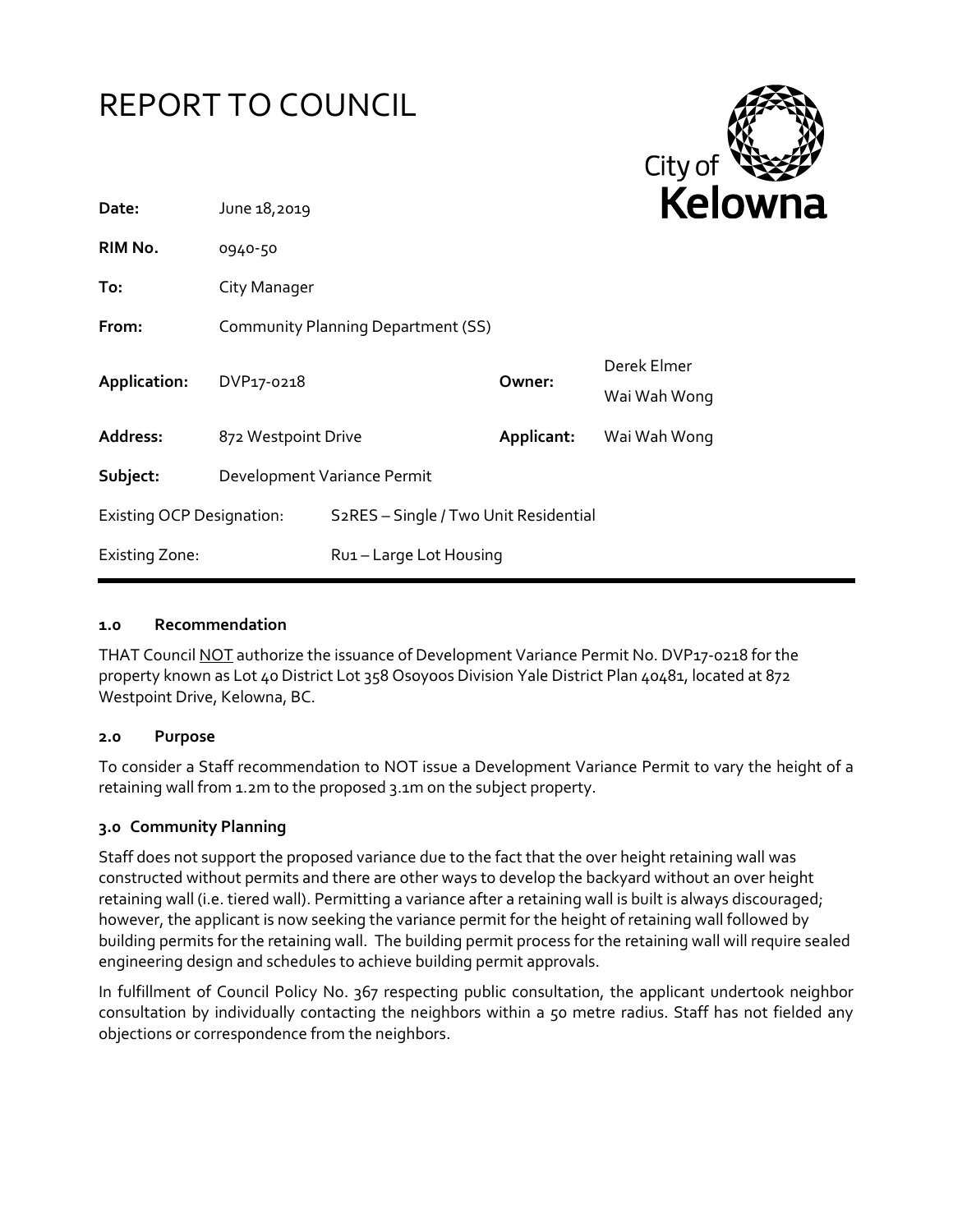# **4.0 Proposal**

# 4.1 Project Description

The applicant has an existing over-height retaining wall on their property that was likely constructed at the time as the single family dwelling (1992). In the Fall of 2017, construction started to extend the retaining wall around the remaining portion of their rear yard and the new section of retaining wall was added. The height of the retaining wall is a maximum of 3.1 metres, and including a glass fence and railing directly above it, it is 4.2 metres in height. The applicant is seeking a retaining wall height variance, to vary the maximum height of a retaining wall from 1.2 metres permitted to 3.1 metres proposed.

# 4.2 Site Context

The subject property is located in the North Mission – Crawford Sector and is approximately 0.728 acres (2,946 m<sup>2</sup> in area). It currently has one single detached dwelling. The rear of the subject property faces north/northwest, and adjacent properties to the rear are downslope and accessed off Dehart Road.

Specifically, adjacent land uses are as follows:

| Orientation | Zoning                  | <b>Land Use</b>                                   |
|-------------|-------------------------|---------------------------------------------------|
| North       | Rui - Large Lot Housing | S2Res - Single /Two Unit Residential              |
| East        | Rui - Large Lot Housing | S2Res - Single /Two Unit Residential              |
| South       | Rui – Large Lot Housing | S <sub>2</sub> Res - Single /Two Unit Residential |
| West        | Rui - Large Lot Housing | S2Res - Single /Two Unit Residential              |

# **Subject Property Map:** 872 Westpoint Drive

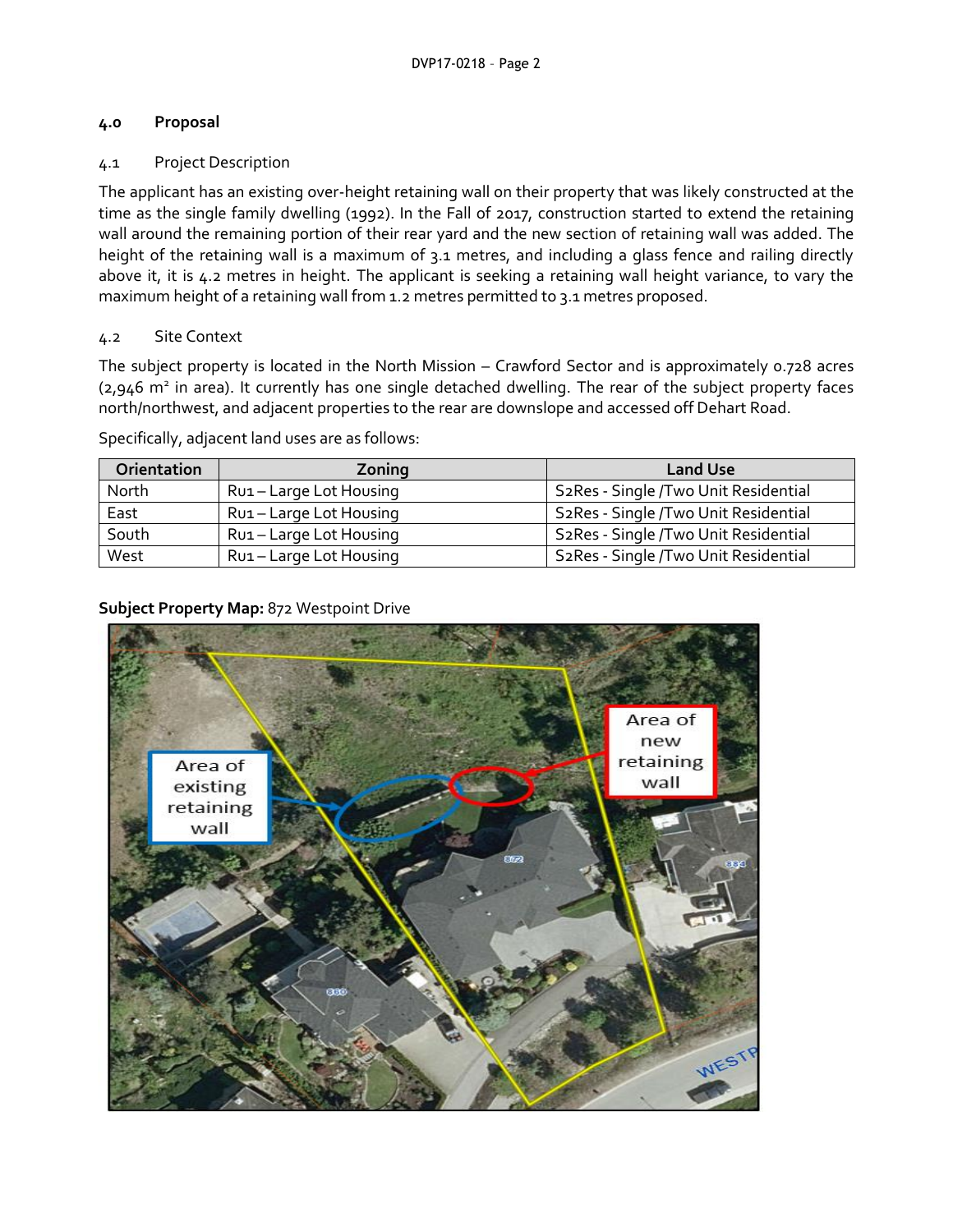#### **5.0 Zoning Analysis Table**

| <b>Zoning Analysis Table</b>                                                          |                              |                                |  |  |  |
|---------------------------------------------------------------------------------------|------------------------------|--------------------------------|--|--|--|
| <b>CRITERIA</b>                                                                       | <b>RU1 ZONE REQUIREMENTS</b> | <b>PROPOSAL</b>                |  |  |  |
| Development Requlations                                                               |                              |                                |  |  |  |
| Maximum Retaining Wall Height                                                         | $1.2~\mathrm{m}$             | $3.1 \, \text{m}$ <sup>0</sup> |  |  |  |
| <b>O</b> Indicates a requested variance to increase the maximum retaining wall height |                              |                                |  |  |  |

#### **6.0 Technical Comments**

6.1 Building & Permitting Department

- This work was done without permits; validation of capacity is to be by a structural engineer at time of building permit application.
- 6.2 Development Engineering Department
	- This Development Variance Permit application does not compromise any municipal services.

### **7.0 Application Chronology**

| Date of Application Received:       | October 4, 2017   |
|-------------------------------------|-------------------|
| Date Public Consultation Completed: | November 29, 2017 |

### **8.0 Alternate Recommendation**

In this case, staff recognize compliance with the bylaw would require a tiered retaining wall system which would disturb a much greater area of the natural slope and be in proximity with the existing sanitary utility corridor. The applicant proposes, via qualified landscape professional, a recommended landscape treatment to supplement the native screen with three plant varieties; two vining plants and one tree form shrub with the goal of softening the look of the retaining wall. A proposed landscape plan is shown in the attachments.

THAT Council authorizes the issuance of Development Variance Permit No. DVP17-0218 for Lot 40 District Lot 358 Osoyoos Division Yale District Plan 40481, located at 872 Westpoint Drive, Kelowna BC;

AND THAT variances to the following section[s] of Zoning Bylaw No. 8000 be granted: **Section [7.5.9]: [RU1 – Large Lot Housing Development Regulations]**  To vary the required retaining wall from 1.2 m permitted to 3.1m proposed.

AND THAT the applicant be required to complete the noted conditions of Council's approval of the Development Variance Permit Application in order for the permits to be issued;

- The retaining wall be signed off by a qualified professional.
- The landscaping to be completed to the satisfaction of the Suburban and Rural Planning Manager.